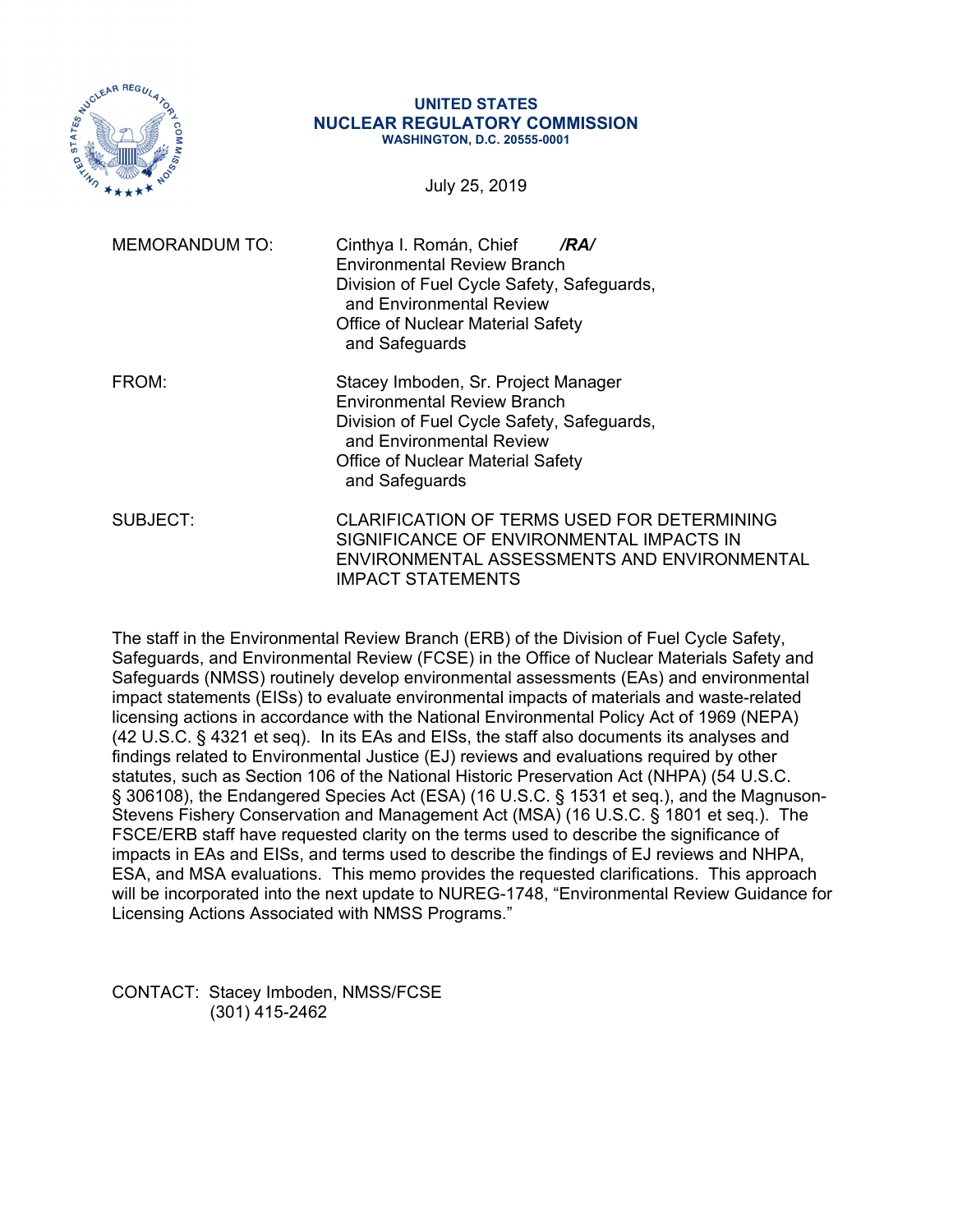# NEPA Environmental Impact Statements

An EIS evaluates the environmental impacts of the proposed action and alternatives to the proposed action on each environmental resource area (e.g., land use, ground water, ecology, etc.). Determining the significance of an impact involves the consideration of context and intensity of the impacts. In assessing the significance of environmental impacts in an EIS, the staff uses the following significance levels defined in NUREG-1748 (see Section 4.2.5.3) and codified in the footnotes of Table B-1 in Appendix B of Subpart A, "Environmental Effect of Renewing the Operating License of a Nuclear Power Plant," of Title 10 of the *Code of Federal Regulations* Part 51:

SMALL – Environmental effects are not detectable or are so minor that they will neither destabilize nor noticeably alter any important attribute of the resource. For the purposes of assessing radiological impacts, the Commission has concluded that those impacts that do not exceed permissible levels in the Commission's regulations are considered SMALL.<sup>1</sup>

MODERATE – Environmental effects are sufficient to alter noticeably, but not to destabilize, important attributes of the resource.

LARGE – Environmental effects are clearly noticeable and are sufficient to destabilize important attributes of the resource.

However, the terms SMALL, MODERATE, or LARGE should not be used for documenting the findings from EJ reviews or evaluations under NHPA, ESA, and MSA. For such evaluations, the staff should use terms that are consistent with those used in the statutes and implementing regulations; or Executive Order 12898, the Commission's EJ Policy Statement, and existing staff guidance in the case of EJ. The appropriate terms for EJ, NHPA, ESA, and MSA are discussed below.

## NEPA Environmental Assessments

An EA evaluates the environmental impacts on various resource areas (e.g., land use, ground water, ecology, etc.) from the proposed action and any alternatives to the proposed action. As discussed above, determining the significance of an impact involves the consideration of context and intensity of the impacts. In an EA, the staff determines whether there are significant impacts from the proposed action and, thus, preparation of an EIS is required, or whether there are no significant impacts from the proposed action and preparation of a finding of no significant impacts (FONSI) is appropriate. Within the "Environmental Impacts" section of an EA, where the staff documents its impact analysis and findings, the EA should have concluding statements for the various resource areas evaluated explaining whether the impact from the proposed action is "significant" or "not significant." The evaluation of significance of an impact is discussed in Section 4.2.5.3 of NUREG-1748.

However, the terms "significant" or "not significant" should not be used for EJ reviews or evaluations under NHPA, ESA, and MSA. For such evaluations, the staff should use terms that are consistent with those used in the statutes and implementing regulations, or Executive Order 12898, the Commission's EJ Policy Statement, and existing staff guidance in the case of EJ.

<sup>1</sup> The second sentence in the definition of SMALL is excerpted from Footnote 3, Table B-1 of Subpart A, Appendix B of 10 CFR part 51. This sentence will be incorporated into the next revision of NUREG-1748.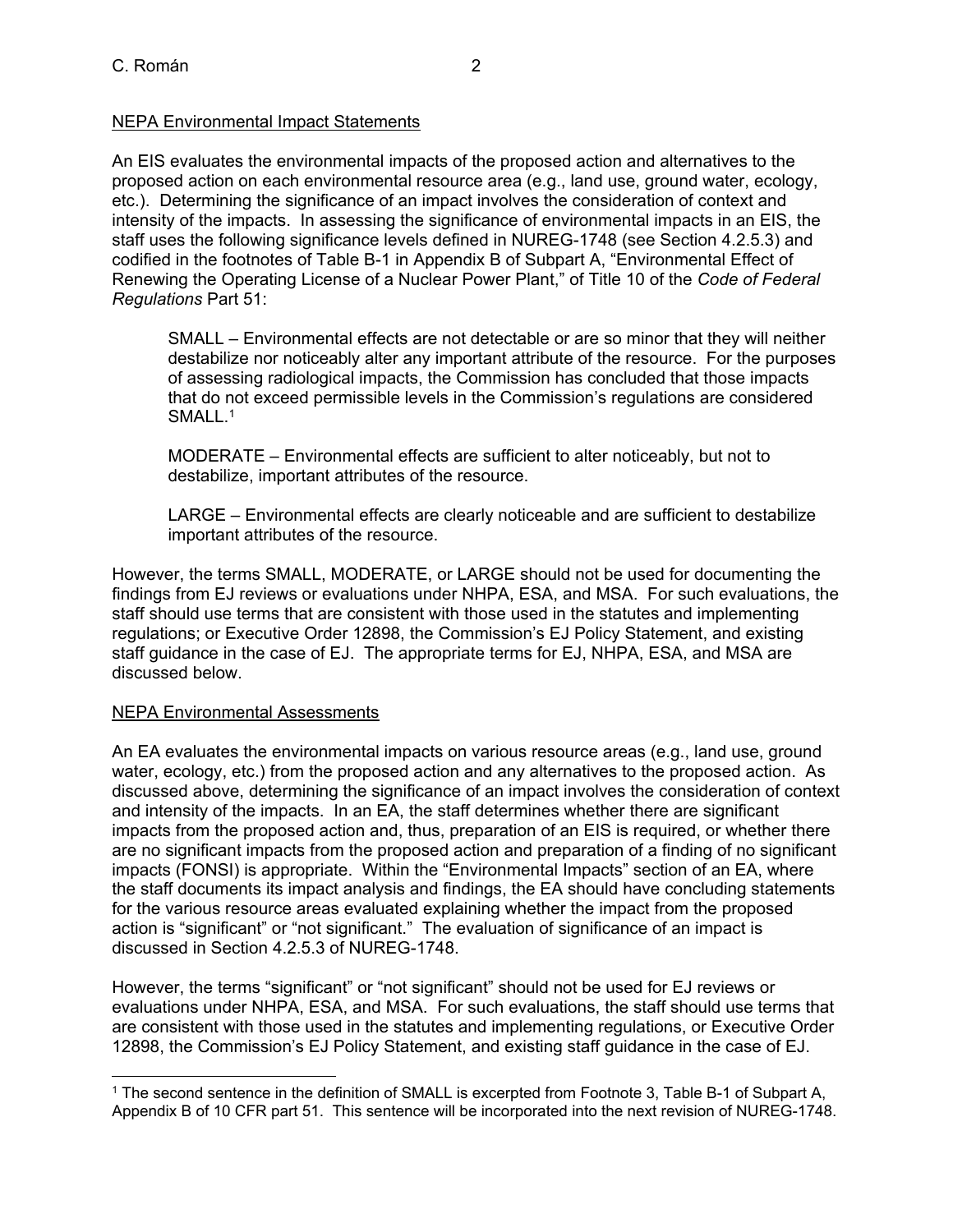# Environmental Justice

Executive Order 12898, "Federal Actions to Address Environmental Justice in Minority Populations and Low-Income Populations," (59 FR 7629) requires<sup>2</sup> federal agencies to make environmental justice part of its mission through evaluation, as appropriate, of disproportionately high and adverse human health or environmental effects of its programs, policies, and activities on minority populations and low-income populations. The Commission's Policy Statement on the treatment of EJ matters in NRC regulatory and licensing actions (69 FR 52040) explained that an analysis of disproportionately high and adverse impacts would be conducted as part of the agency's NEPA review process. It is the NRC staff's practice to conduct EJ reviews as part of its EISs. For EAs, the Commission's policy statement explained that in most EAs there "will be little or no offsite impacts and, consequently, impacts would not occur to people outside the facility. However, if there is a clear potential for significant offsite impacts from the proposed action then an appropriate EJ review might be needed to provide a basis for concluding that there are no unique impacts that would be significant."

In an EJ review, the staff will first determine the geographic area of assessment and whether low-income or minority populations exist in the potentially affected area whose unique characteristics could be affected by the proposed action. After assessing the environmental effects on low-income and minority populations, the EJ review should conclude whether the proposed action would "have disproportionately high and adverse human health or environmental effects on minority and low-income populations." Conversely, if no low-income or minority populations are identified in the potentially affected area, that conclusion should be documented in the EIS or EA as well.

# Section 106 of the NHPA

The NHPA requires the NRC to determine whether historic properties are present, and if present, whether the undertaking would have an adverse effect upon such properties. If the undertaking does not have the potential to cause effects on historic properties, assuming those are present, the NRC has no further obligations under Section 106, and can conclude its Section 106 review with a determination of no potential to cause effects consistent with 36 CFR 800.3(a)(1). If the undertaking has the potential to cause effects, the NHPA Section 106 review should first determine the area of potential effects (APE) and whether or not historic properties are present within the APE. If historic properties are not present within the APE, the staff's findings should conclude that there are no historic properties affected. If historic properties are present within the APE, the staff should either conclude that historic properties would not be adversely affected by the proposed action; or that the proposed action would adversely affect historic properties. If historic properties will be adversely affected, the staff should continue to follow the process in the Section 106 review for resolving adverse effects (36 CFR 800.6).

 $2$  Executive Order 12898 only requested that independent federal agencies comply with the Executive Order. The Commission, however, indicated in its Policy Statement that the NRC "is committed to the general goals of E.O. 12898, [and] will strive to meet those goals through its normal and traditional NEPA review process." (69 FR 52040).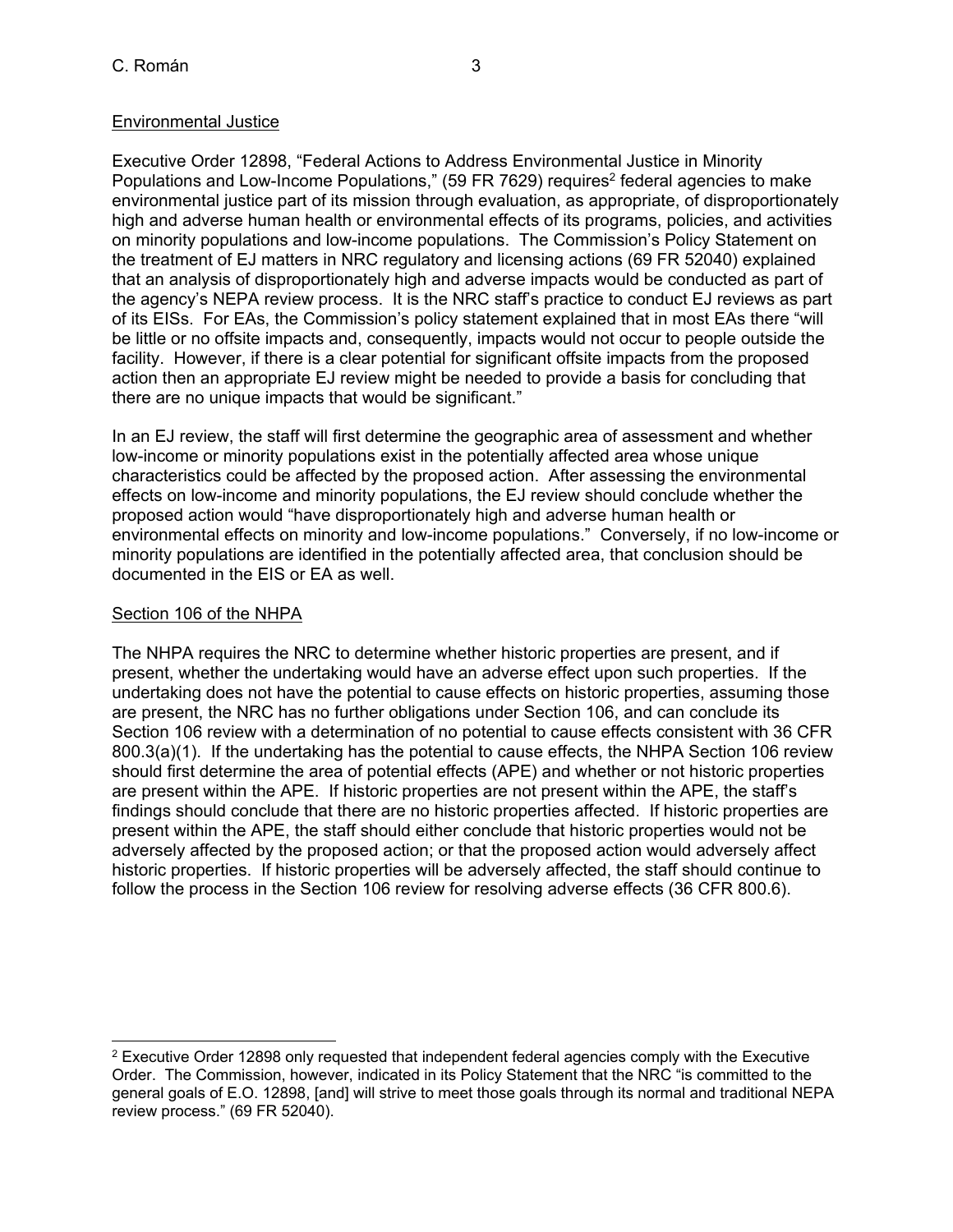#### Section 7 of the ESA

The ESA requires the NRC to ensure the proposed action is not likely to jeopardize the continued existence of any endangered or threatened species or destroy or adversely modify any critical habitat for such species. If the NRC determines that a proposed action will not affect a listed species or habitat, the impact discussion should conclude that the proposed action will have "no effect" on the listed species or habitat. If the NRC determines that an action "may affect" a listed species or habitat, the discussion should conclude, as appropriate, that the proposed action "is not likely to adversely affect" or "is likely to adversely affect" the listed species or habitat. Where the NRC has found that the proposed action "is likely to adversely affect" the species or habitat, the NRC may further conclude that the proposed action "is [or is not] likely to jeopardize listed species or adversely modify designated critical habitat."

#### MSA Reviews

The MSA requires the NRC to consult with the Secretary of Commerce through the National Marine Fisheries Service before authorizing any action which may adversely affect essential fish habitat identified under the MSA. Similar to the ESA, the impact discussion regarding the resources protected under the MSA should conclude whether the effects of the proposed action would have: (1) no adverse impact, (2) minimal adverse impact, or (3) substantial adverse impact to the essential habitat of federally managed fish populations during the license term.